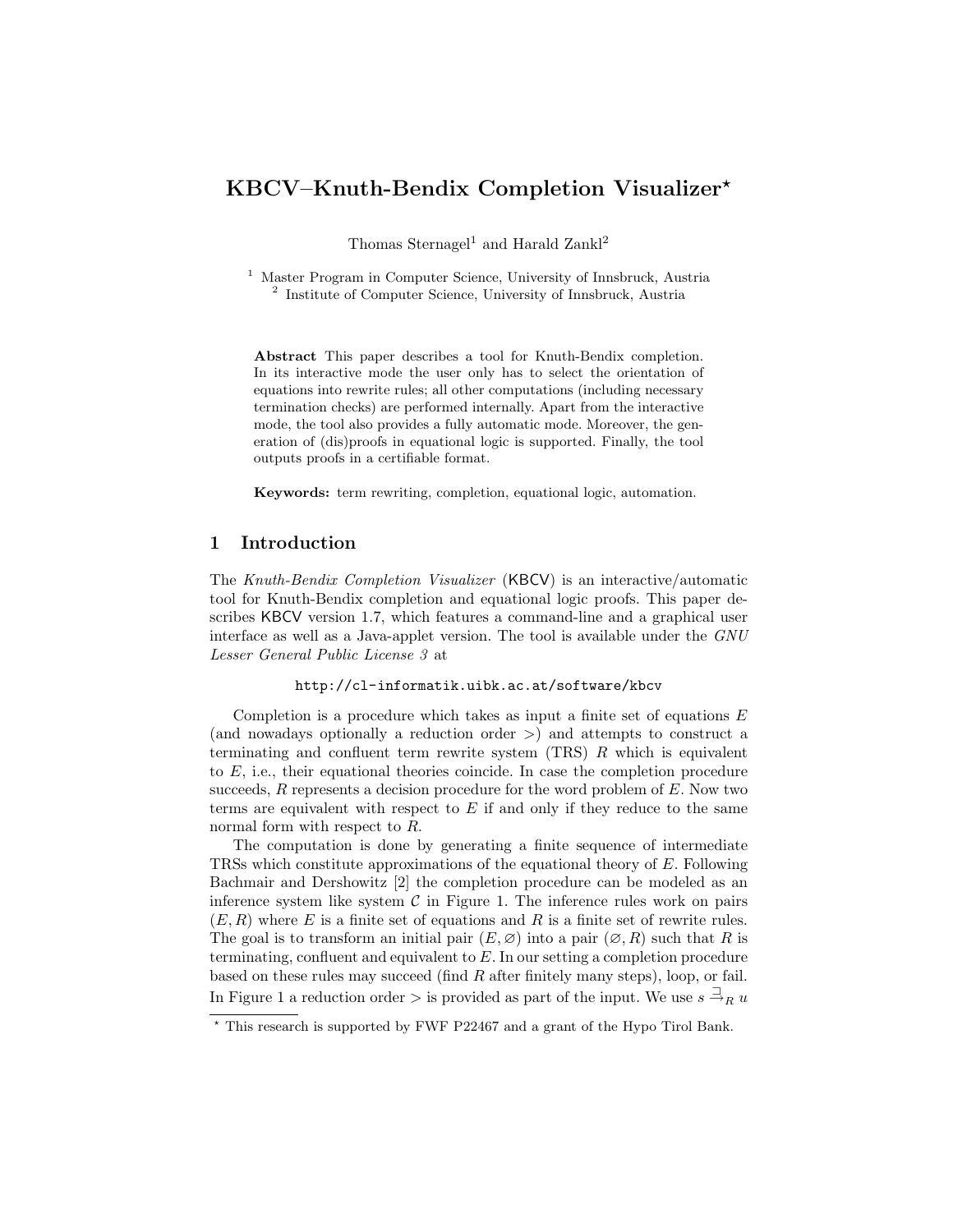DEDUCE

\n
$$
\frac{(E, R)}{(E \cup \{s \approx t\}, R)}
$$
\nif  $s_R \leftarrow u \rightarrow_R t$ 

\nORIENT

\n
$$
\frac{(E \cup \{s \approx t\}, R)}{(E, R \cup \{s \rightarrow t\})}
$$
\nif  $t \rightarrow_R u$ 

\nDELETE

\n
$$
\frac{(E \cup \{s \approx s\}, R)}{(E, R)}
$$
\nCOLLAPSE

\n
$$
\frac{(E, R \cup \{s \rightarrow t\})}{(E \cup \{u = t\}, R)}
$$
\nif  $s \exists_R u$ 

\nSIMPLIFY

\n
$$
\frac{(E \cup \{s \approx t\}, R)}{(E \cup \{u \approx t\}, R)}
$$
\nif  $s \rightarrow_R u$ 

<span id="page-1-0"></span>Figure 1: Inference rules for completion with a fixed reduction order  $(C)$ .

to express that s is reduced by a rule  $\ell \to r \in R$  such that  $\ell$  cannot be reduced by another rule  $s \to t \in R$ . The notation  $s \approx t$  denotes either of  $s \approx t$  and  $t \approx s$ .

Writing  $(E, R) \vdash_{\mathcal{C}} (E', R')$  to indicate that  $(E', R')$  is obtained from  $(E, R)$ by one of the inference rules of system  $C$  we define a *completion procedure*:

Definition 1. A completion procedure is a program that accepts as input a finite set of equations  $E_0$  (together with a reduction order  $>$ ) and uses the inference rules of Figure [1](#page-1-0) to construct a sequence

$$
(E_0,\varnothing)\vdash_{\mathcal{C}}(E_1,R_1)\vdash_{\mathcal{C}}(E_2,R_2)\vdash_{\mathcal{C}}(E_3,R_3)\vdash_{\mathcal{C}}\cdots
$$

Such a sequence is called a run of the completion procedure on input  $E_0$  and >. A finite run  $(E_0, \emptyset) \vdash_{\mathcal{C}}^n (\emptyset, R_n)$  is successful if  $R_n$  is locally confluent.

The following result follows from [1, Theorem 7.2.8] specialized to finite runs.

**Lemma 2.** Let  $(E_0, \emptyset) \vdash_{\mathcal{C}}^n (\emptyset, R_n)$  be a successful run of completion. Then  $R_n$ is terminating, confluent, and equivalent to  $E_0$ .

In the sequel we assume familiarity with term rewriting, equational logic, and completion [1]. The remainder of this paper is organized as follows. In the next section the main features of KBCV are presented before Section [3](#page-4-0) addresses implementation issues and experimental results. Section [4](#page-6-0) concludes.

#### 2 Features

KBCV offers two modes for completion, namely the Normal Mode (Section [2.1\)](#page-2-0) and the Expert Mode (Section [2.2\)](#page-3-0). In the GUI the user can change the mode via the menu entry View at any time. Irregardless of the chosen mode, termination checks are performed automatically, following the recent approach from [11]. By default, an incremental LPO is constructed and maintained by the tool but also external termination tools are supported (this option is not available in the applet version). For convenience KBCV stores a history that allows to step backwards (and forwards again) in interactive completion proofs. Apart from completion proofs, the tool can generate proofs in equational logic (Section [2.3\)](#page-4-1) and produces output in a certifiable format.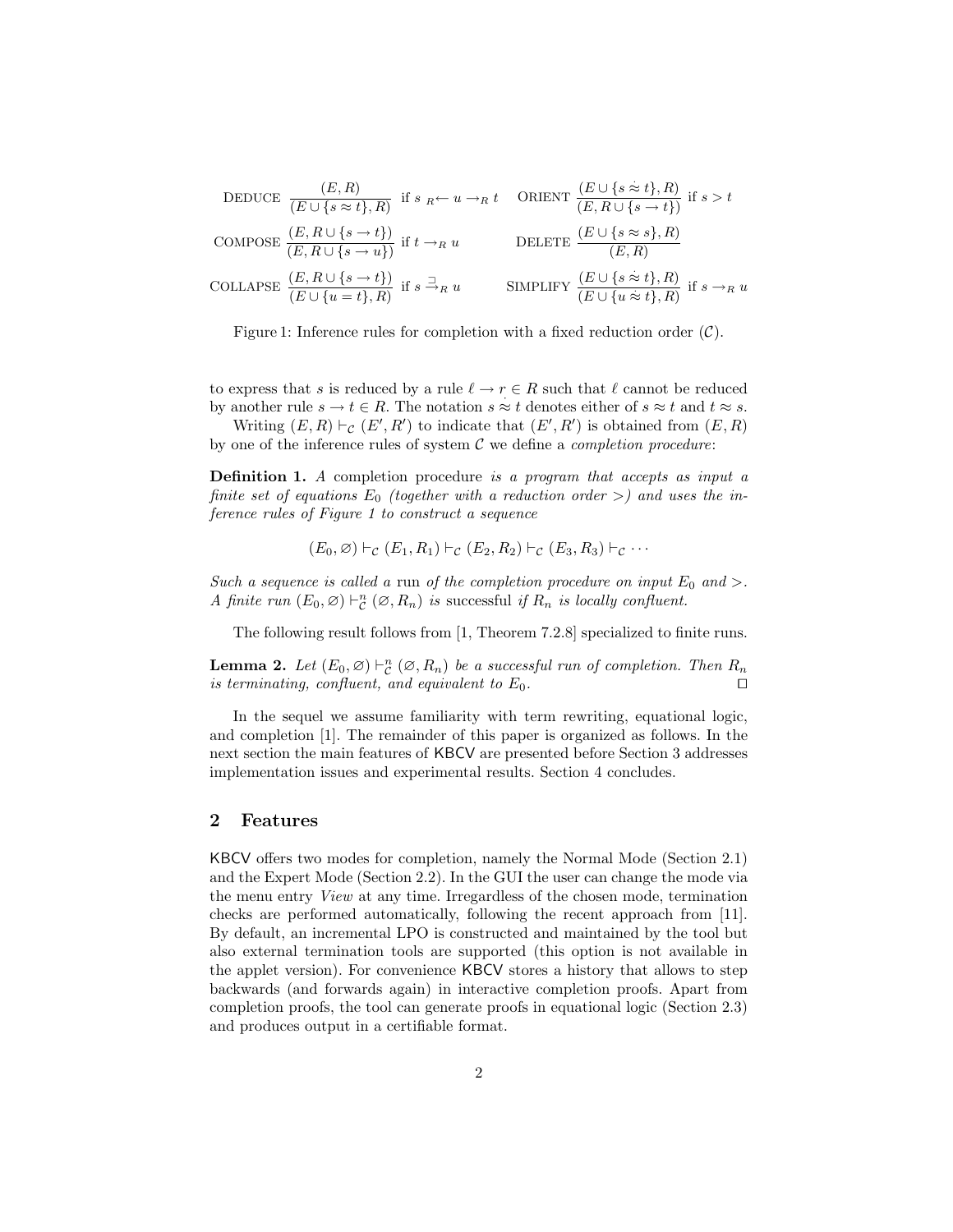

<span id="page-2-1"></span>Figure 2: Flow chart for the efficient completion procedure.

#### <span id="page-2-0"></span>2.1 Normal Mode

In normal mode the user can switch between efficient and simple completion. The efficient procedure executes all inference rules from Figure [1](#page-1-0) in a fixed order, while the simple procedure considers a subset only.

Efficient Completion The efficient completion procedure (following Huet [4], see Figure [2\)](#page-2-1) takes a set of equations  $E$  as input and has three possible outcomes: It may terminate successfully, it may loop indefinitely, or it may fail because an equation could not be oriented into a rewrite rule.

While  $E \neq \emptyset$  the user chooses an equation  $s \approx t$  from E. The terms in this equation are simplified to normal form by using SIMPLIFY exhaustively. In the next step the equation is deleted if it was trivial and if so the next iteration of the loop starts. Otherwise (following the transition labeled NO) the user suggests the orientation of the equation into a rule and ORIENT performs the necessary termination check. Here the procedure might fail if the equation cannot be oriented (in either direction) with the used termination technique. But if the orientation succeeds the inferred rule is used to reduce the right-hand sides of (other) rules to normal form (COMPOSE) while COLLAPSE rewrites the lefthand sides of rules, which transforms rules into equations that go back to E. In this way the set of rules in  $R$  is kept as small as possible at all times. Afterwards DEDUCE is used to compute (all) critical pairs (between the new rule and the old rules and between the new rule and itself). If still  $E \neq \emptyset$  the next iteration of the loop begins and otherwise the procedure terminates successfully yielding the terminating and confluent (complete) TRS  $R$  equivalent to the input system  $E$ .

Simple Completion The simple procedure (following the *basic* completion procedure [1, Figure 7.1]) makes no use of COMPOSE and COLLAPSE, which means that the inference rule DEDUCE immediately follows ORIENT. Hence although correct, this procedure is not particularly efficient.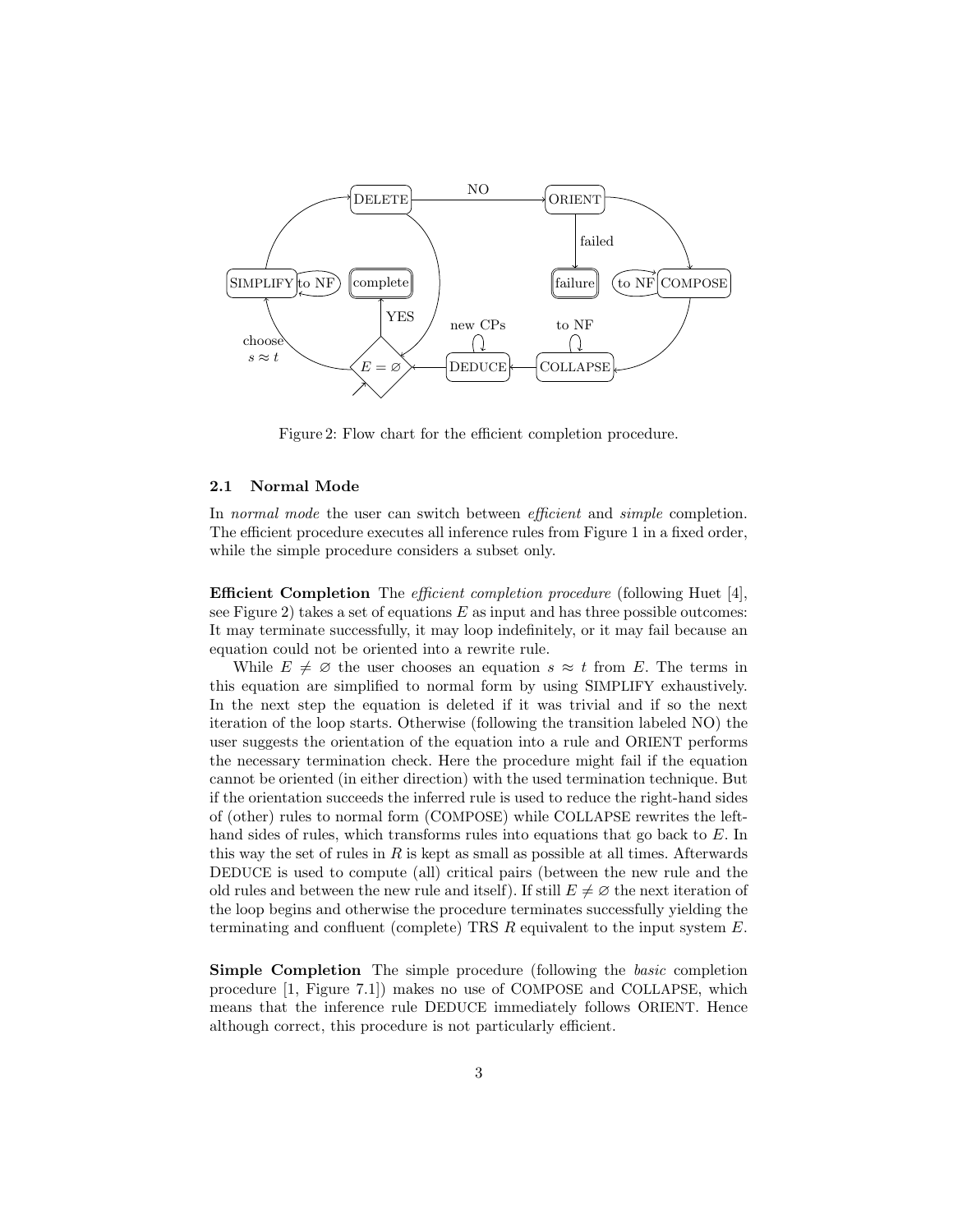

<span id="page-3-1"></span>Figure 3: Flow chart for the automatic mode.

#### <span id="page-3-0"></span>2.2 Expert Mode

Inference System In the *expert mode* the user can select the equations and rewrite rules on which the desired inference rules from Figure [1](#page-1-0) should be applied on. If no equations/rules are selected explicitly then all equations/rules are considered. For efficiency reasons DEDUCE does only add critical pairs emerging from overlaps that have not yet been considered. KBCV notifies the user if a complete  $R$  equivalent to the input  $E$  is obtained.

Automatic Mode At any stage of the process the user can press the button Completion which triggers the automatic mode of KBCV where it applies the inference rules according to the loop in Figure [3.](#page-3-1) Pressing the button again (during the completion attempt) stops the automatic mode and shows the current state (of the selected thread, see below). It is also possible to specify an upper limit on the loops performed in Figure [3](#page-3-1) (Settings  $\rightarrow$  Automatic Completion). This is especially useful to step through a completion proof with limit 1.

In Figure [3](#page-3-1) the rules SIMPLIFY and DELETE operate on all equations and are applied exhaustively. If  $E = \emptyset$  then R is locally confluent (since the previous DEDUCE considered all remaining critical pairs) and the procedure successfully terminates. Note that in contrast to the completion procedure from Figure [2](#page-2-1) the automatic mode postpones the choice of the equation  $s \approx t$ . Hence KBCV can choose an equation of minimal length after simplification (which is typically beneficial for the course of completion) for the rule ORIENT. To maximize power, KBCV executes two threads in parallel which have different behavior for ORIENT. The first thread prefers to orient equations from left-to-right and if this is not possible it tries a right-to-left orientation (the second thread behaves dually). If this also fails another equation is selected in the next turn. (Note that it is possible that some later equation can be oriented which then simplifies the problematic equation such that it can be oriented or deleted.) A thread fails if no equation in  $E$  can be oriented in the ORIENT step.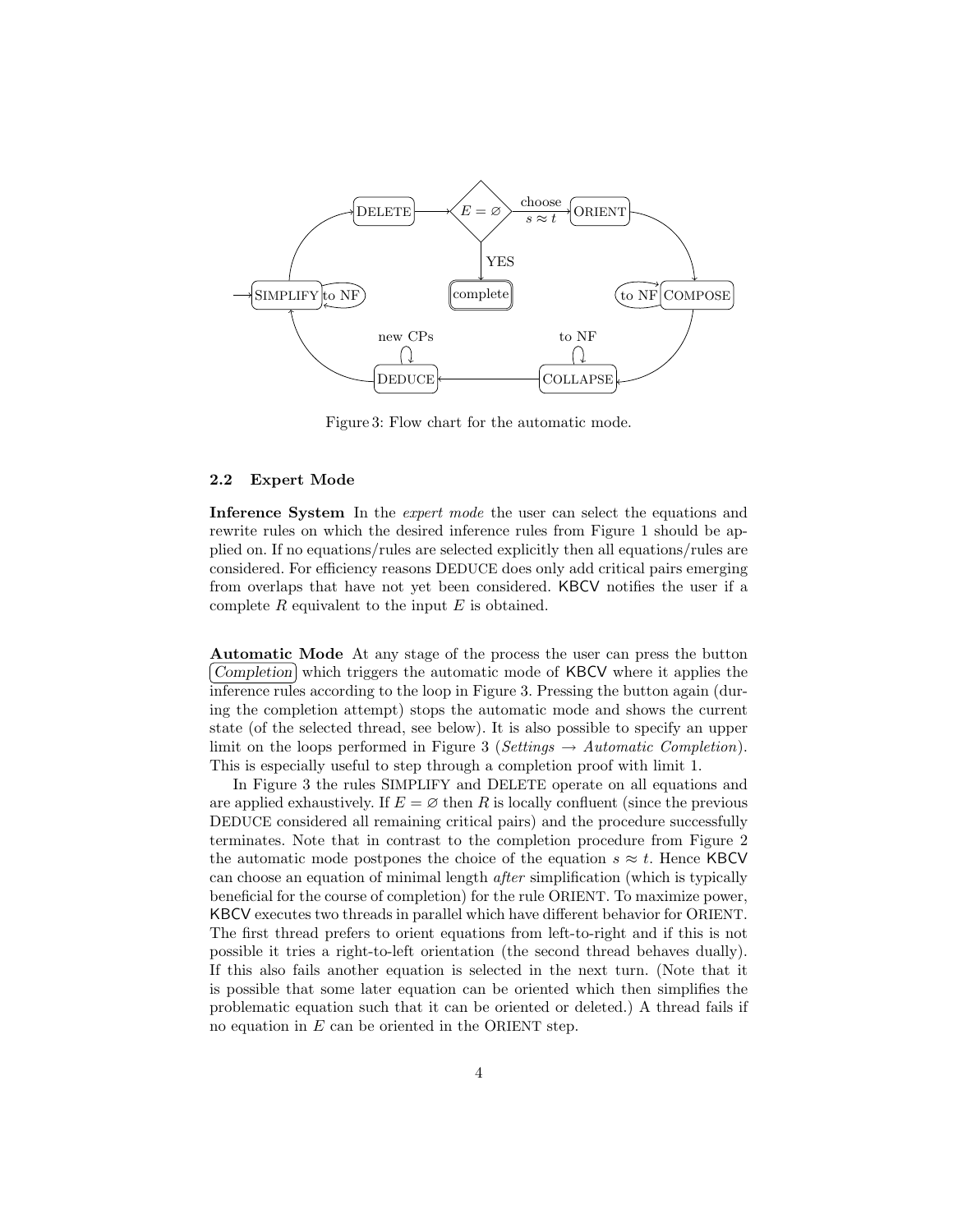#### <span id="page-4-1"></span>2.3 Equational Logic and Certification

Since KBCV stores how rules have been deduced from equations [9], in commandline mode the command showh lists how rules/equations have been derived and allows to trace back the completion steps that gave rise to a rule/equation. The same mechanism facilitates KBCV to automatically transform a join  $s \to_R^* \cdot \frac{1}{R} \leftarrow t$ with respect to the current system  $R$  (which need not be complete yet) into a conversion with respect to the input system E, i.e.,  $s \leftrightarrow_E^* t$ , and further into equational proofs with respect to  $E$  (File  $\rightarrow$  Equational Proof).

If  $E$  could be completed into a TRS  $R$ , the recent work in [9] allows KBCV to export proof certificates (File  $\rightarrow$  Export Equational Proof and File  $\rightarrow$  Export Completion Proof) in CPF, a certification proof format for rewriting.<sup>[3](#page-4-2)</sup> These proof certificates can be certified by CeTA [10], i.e., checked by a trustable program generated from the theorem prover Isabelle. Apart from the input system  $E$  and the completed TRS R such certificate must also contain a proof that  $E$  and  $R$ are equivalent, e.g., by giving an explicit conversion  $\ell \leftrightarrow_{E}^* r$  for each  $\ell \to r \in R$ .

# <span id="page-4-0"></span>3 Implementation and Experiments

KBCV is implemented in Scala, $4$  an object-functional programming language which compiles to Java Byte Code. For this reason KBCV is portable and runs on Windows and Linux machines. We have developed a term library in Scala (scala-termlib, available from KBCV's homepage) of approximately 1700 lines of code. KBCV builds upon this library and has an additional 4500 lines of code.

Besides the stand-alone version of KBCV there also is a Java-Applet version available online. The stand-alone version has three different modes: The text mode where one can interact with KBCV via the console, the graphic mode using a graphical user interface implemented in java.swing, and the hybrid mode where the text mode and the graphic mode are combined.

In text mode typing help yields a list of all available commands, whereas in graphic (hybrid) mode or the Java-Applet you can select  $Help \rightarrow User Manual$ to get a description of the user interface.

The stand-alone version of KBCV is able to call third party termination checkers whereas the Java-Applet version is limited to the internal LPO for termination proofs. As input KBCV supports the XML-format for  $TRS<sub>5</sub>$  $TRS<sub>5</sub>$  $TRS<sub>5</sub>$  and also a subset of the older TRS-format.<sup>[6](#page-4-5)</sup> (Only one VAR and one RULES section are allowed in this order. No theory or strategy annotations are supported.) In both cases rules are interpreted as equations.

In addition KBCV supports another file format for the export and import of command logs to save and load user specific settings of KBCV. This format lists all executed commands within KBCV in a human readable form, like:

<span id="page-4-2"></span> $^3$  <http://cl-informatik.uibk.ac.at/software/cpf>

<span id="page-4-3"></span> $^4$  <http://www.scala-lang.org/>

<span id="page-4-4"></span><sup>5</sup> [http://www.termination-portal.org/wiki/XTC\\_Format\\_Specification](http://www.termination-portal.org/wiki/XTC_Format_Specification)

<span id="page-4-5"></span> $^6$  <http://www.lri.fr/~marche/tpdb/format.html>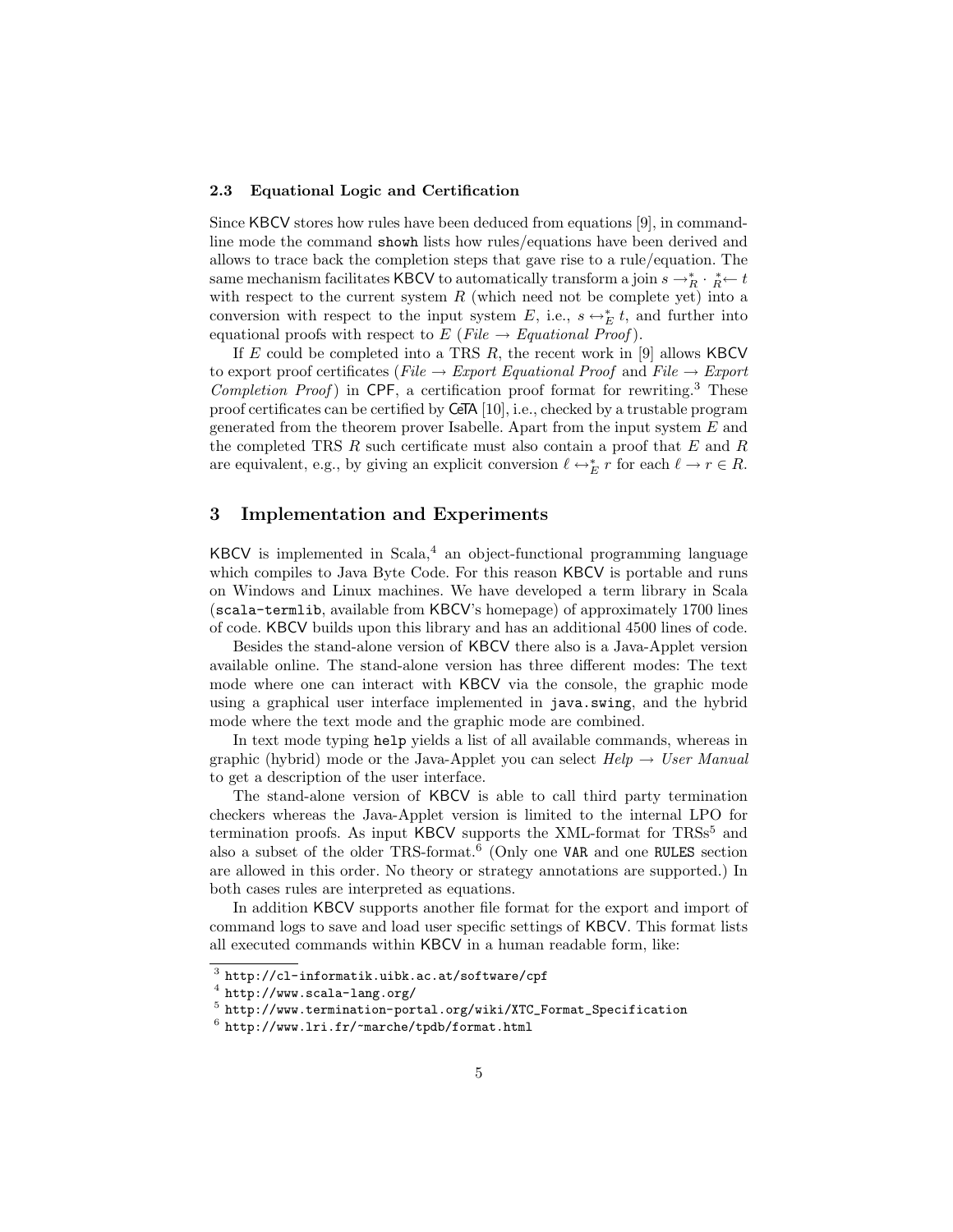|                         | LPO |                           |    | termination tool           |    |  |
|-------------------------|-----|---------------------------|----|----------------------------|----|--|
|                         |     | <b>KBCV MKBTT MAXCOMP</b> |    | <b>KBCV MKBTT Slothrop</b> |    |  |
| $\mathit{completed}$    | 85  | 70                        | 86 | 86                         | 81 |  |
| LS94_P1                 |     |                           |    |                            |    |  |
| SK90_3.26               |     |                           |    |                            |    |  |
| Slothrop_cge            |     |                           |    |                            |    |  |
| Slothrop_equiv_proof_or |     |                           |    |                            |    |  |
| WS06_proofreduction     |     |                           |    |                            |    |  |

<span id="page-5-1"></span>Table 1: Experimental results on 115 systems.

load ../examples/gene.trs orient > 1 simplify ...

Saving the current command log is done via ( $File \rightarrow Expert \ Command \ Log$ ) and loading works alike ( $File \rightarrow Load\ Command\ Log$ ). Command logs saved in the file .kbcvinit are loaded automatically on program startup.

Although the major attraction of KBCV clearly is its interactive mode, in the sequel experimental results demonstrate that its automatic mode can compete with state-of-the-art completion tools. To this end we extend [5, Table 1] with data for KBCV (considering 115 problems from the distribution of MKBTT).<sup>[7](#page-5-0)</sup> Hence Table  $1^8$  $1^8$  compares KBCV with MKBTT [8], MAXCOMP [5], and Slothrop [11]. Within a time limit of 300 seconds, KBCV completes 85 systems using its internal LPO and succeeds on an additional system when calling the external termination tool  $T_{\overline{1}}T_{2}$  [6]. Slothrop [11] was the first tool to construct reduction orders on the fly using external termination tools and obtains 71 completed systems. MKBTT [8] adopts this approach, but additionally features multi-completion, i.e., considering multiple reduction orderings at the same time. Finally, the strategy of MAXCOMP [5] is to handle all suitable candidate TRSs (terminating and maximal) at once. MAXCOMP can complete 86 systems with LPO but since the search for maximal TRSs is coupled with the search for the reduction order this approach does not support external termination tools. All tools together can complete 95 systems. The lower part of Table [1](#page-5-1) shows those systems which only one tool could complete within the given time limit. Here KBCV completed two systems where all other tools failed.

All 86 completion proofs found by KBCV (Table [1\)](#page-5-1) could be certified by CeTA [10] (see Section [2.3\)](#page-4-1). Since recently, MKBTT can also provide proof certificates but currently neither MAXCOMP nor Slothrop support them.

<span id="page-5-0"></span><sup>7</sup> <http://cl-informatik.uibk.ac.at/software/mkbtt>

<span id="page-5-2"></span><sup>8</sup> KBCV data available from [http://cl-informatik.uibk.ac.at/software/kbcv/](http://cl-informatik.uibk.ac.at/software/kbcv/experiments/12ijcar) [experiments/12ijcar](http://cl-informatik.uibk.ac.at/software/kbcv/experiments/12ijcar).